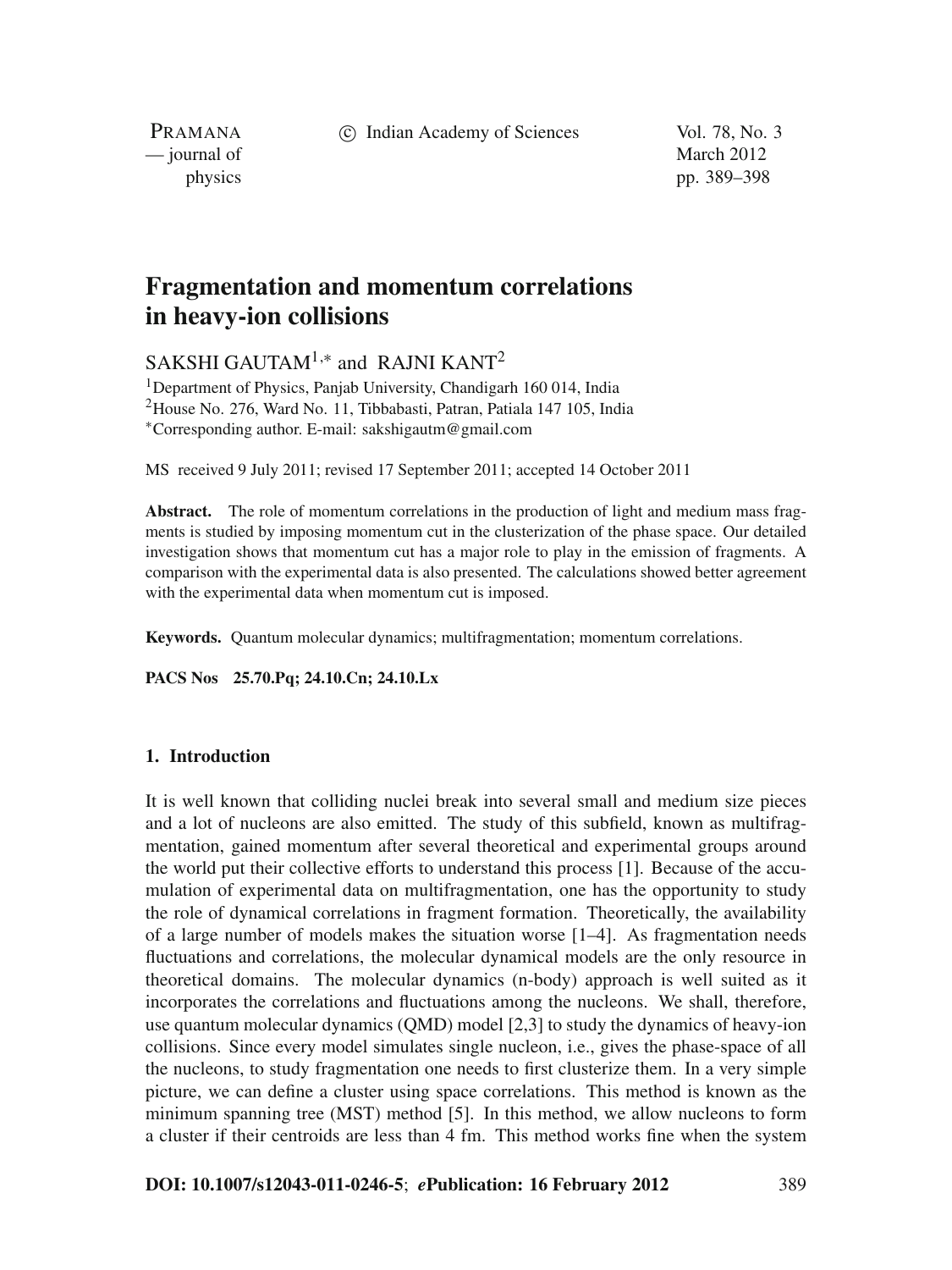is very dilute. But, the fragments formed by the MST method will be highly unstable (especially in central collisions) as there the two nucleons may not be well formed and therefore can be unstable and decay after a while. To filter out such unstable fragments, we impose another cut in terms of the relative momentum of nucleons. This method, dubbed as minimum spanning tree with momentum cut (MSTP) method was discussed by Kumar *et al* [6]. Unfortunately, this study was restricted to heavier systems like  $^{93}Nb+^{93}Nb$  and  $^{197}Au+^{197}Au$  reactions. The role of momentum cut on the fragment structure of lighter systems is still unclear. We aim to address this in this paper.

Exclusively, we plan to (i) see the role of momentum cut on the fragment structure of lighter colliding systems and (ii) see the role of colliding geometry on the fragment structure with momentum cut being imposed.

The present study is carried out within the framework of the QMD model [2,3] which is described in the following section.

#### **2. The formalism**

#### 2.1 *Quantum molecular dynamics (QMD) model*

We describe the time evolution of a heavy-ion reaction within the framework of quantum molecular dynamics (QMD) model [2,3] which is based on a molecular dynamics picture. This model has been successful in explaining collective flow [7], elliptic flow [8], multifragmentation [9] as well as dense and hot matter [10]. In QMD model, nucleons (represented by Gaussian wave packets) interact via mutual two- and three-body interactions. Here, each nucleon is represented by a coherent state of the form

$$
\psi_i(\mathbf{r}, \mathbf{p}_i(t), \mathbf{r}_i(t)) = \frac{1}{(2\pi L)^{3/4}} \exp\left[\frac{i}{\hbar} \mathbf{p}_i(t) \cdot \mathbf{r} - \frac{(\mathbf{r} - \mathbf{r}_i(t))^2}{4L}\right],\tag{1}
$$

where *L* is the width of the Gaussian wave packet and  $\mathbf{r}_i(t)$  and  $\mathbf{p}_i(t)$  are time-dependent parameters to be determined. The total *N*-body function is assumed to be a direct product of the coherent states (eq. (1))

$$
\Phi = \prod_{i} \psi_i(\mathbf{r}, \mathbf{r}_i, \mathbf{p}_i, t). \tag{2}
$$

By doing this, one neglects the antisymmetrization.

The equations of motion for many-body system are, then, calculated by means of a generalized variational principle. For the coherent states and Hamiltonian of the form  $H = \sum_i T_i + \frac{1}{2} \sum_{ij} V_{ij}$  ( $T_i$  = kinetic energy and  $V_{ij}$  = potential energy), the Lagrangian and the variation can easily be calculated and we obtain

$$
\mathcal{L} = \sum_{i} \left[ -\dot{\mathbf{r}}_{i} \mathbf{p}_{i} - T_{i} - \frac{1}{2} \sum_{j \neq i} \langle V_{ij} \rangle - \frac{3}{2Lm} \right],
$$
\n(3)

$$
\dot{\mathbf{r}}_i = \frac{\mathbf{p}_i}{m} + \nabla_{\mathbf{p}_i} \sum_j \langle V_{ij} \rangle = \nabla_{\mathbf{p}_i} \langle H \rangle, \tag{4}
$$

$$
\dot{\mathbf{p}}_i = -\nabla_{\mathbf{r}_i} \sum_{j \neq i} \langle V_{ij} \rangle = -\nabla_{\mathbf{r}_i} \langle H \rangle,
$$
\n(5)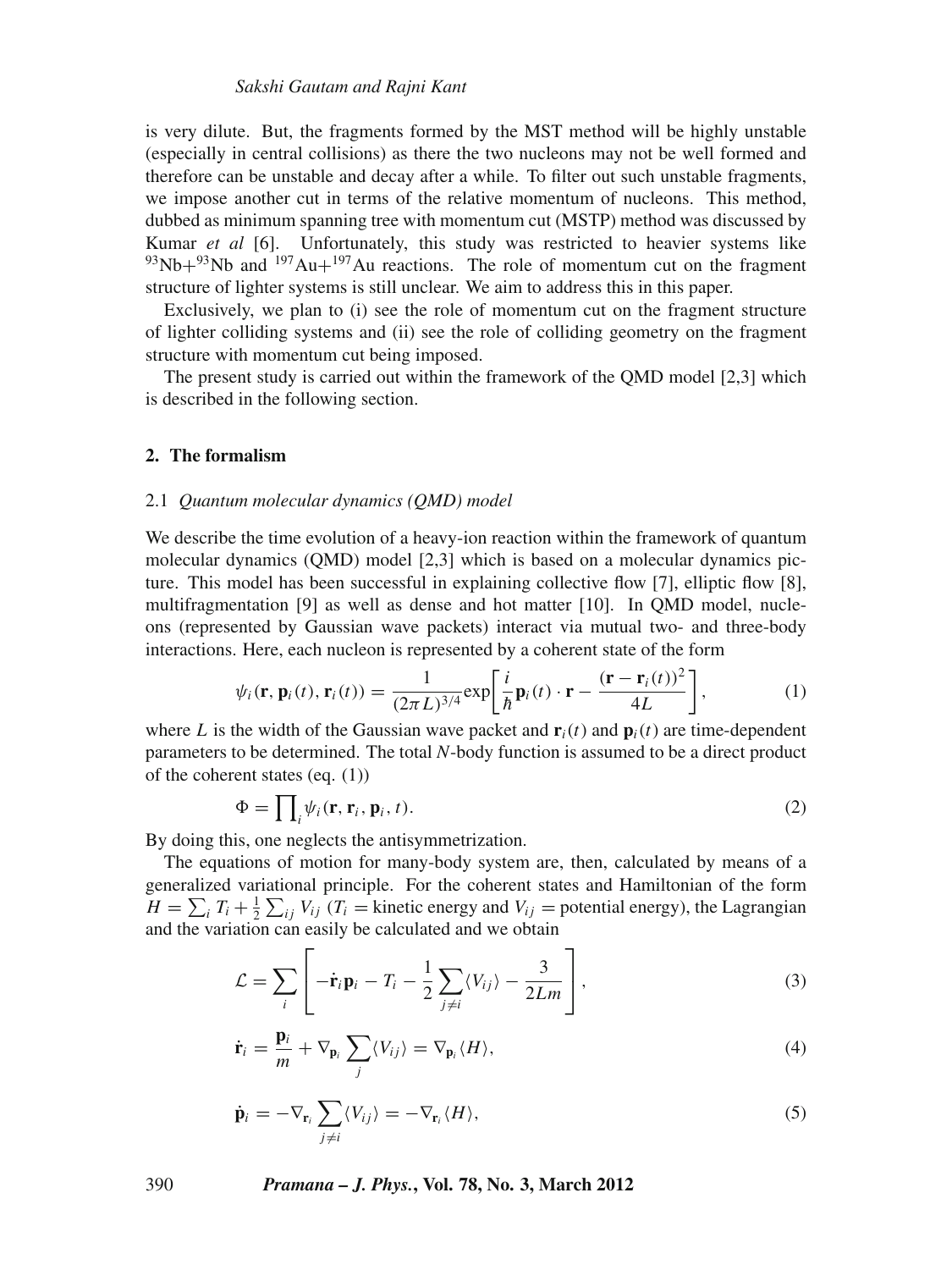where, eqs (4) and (5) determine the time-dependent parameters  $\mathbf{r}_i(t)$  and  $\mathbf{p}_i(t)$ , with  $\mathbf{r}_i = \mathbf{r}_i + (\mathbf{p}_i/m)t$  and  $\langle V_{ij} \rangle = \int d^3 \mathbf{r}_1 d^3 \mathbf{p}_2 \langle \psi_i^* \psi_j^* | V(\mathbf{r}_1, \mathbf{r}_2) | \psi_i \psi_j \rangle$ . These equations represent the time evolution and can be solved numerically. Therefore, the variational principle reduces the time evolution of *n*-body Schrödinger equation to the time evolution  $6 \times (A_P + A_T)$  equations. The equations of motion now have a similar structure like the classical Hamiltonian equations

$$
\dot{\mathbf{p}}_i = -\frac{\partial \langle H \rangle}{\partial \mathbf{r}_i}; \quad \dot{\mathbf{r}}_i = \frac{\partial \langle H \rangle}{\partial \mathbf{p}_i}.
$$
\n(6)

The expectation value of the total Hamiltonian reads as

$$
\langle H \rangle = \langle T \rangle + \langle V \rangle
$$
  
= 
$$
\sum_{i} \frac{\mathbf{p}_i^2}{2m_i} + V^{\text{Skyrme}} + V^{\text{Yuk}} + V^{\text{Coul}}.
$$
 (7)

Here  $V^{\text{Skyrme}}$ ,  $V^{\text{Yuk}}$  and  $V^{\text{Coul}}$  are, respectively, the local (two-and three-body) Skyrme, Yukawa and Coulomb potentials. The relativistic effect does not play any role in the low incident energy of the present interest [11].

The phase-space of the nucleons is stored at several time-steps. The QMD model does not give any information about the fragments observed at the final stage of the reaction. In order to construct the fragments, one needs clusterization algorithms. We shall concentrate here on the MST and MSTP methods.

According to MST method [5], two nucleons are allowed to share the same fragment if their centroids are closer than a distance  $r_{\min}$ , i.e.,

$$
|\mathbf{r_i} - \mathbf{r_j}| \le r_{\min},\tag{8}
$$

where  $\mathbf{r}_i$  and  $\mathbf{r}_j$  are the spatial positions of both nucleons and  $r_{\text{min}}$  is taken to be 4 fm.

For MSTP method,we impose an additional cut in the momentum space, i.e., we allow only those nucleons to form a fragment which in addition to eq. (8) also satisfy

$$
|\mathbf{p_i} - \mathbf{p_j}| \le p_{\min},\tag{9}
$$

where  $p_{\text{min}} = 150 \text{ MeV/c}$ .

#### **3. Results and discussion**

We simulated the reactions of <sup>12</sup>C+<sup>12</sup>C, <sup>40</sup>Ca+<sup>40</sup>Ca, <sup>96</sup>Zr+<sup>96</sup>Zr and <sup>197</sup>Au+<sup>197</sup>Au at 100 and 400 MeV/nucleon at  $\hat{b} = b/b_{\text{max}} = 0.0, 0.2, 0.4, 0.6$  and 0.8, where  $b_{\text{max}} =$  $R_0(A_P^{1/3} + A_T^{1/3})$  with  $R_0 = 1.142$  fm and  $A_P$  and  $A_T$  represent the mass of the projectile and target nucleus. We use a soft equation of state with standard energy-dependent Cugnon cross-section [12].

In figure 1, we display the time evolution of *A*max (figures 1a and 1b), free nucleons (figures 1c and 1d) and LCPs ( $2 \le A \le 4$ ) (figures 1e and 1f) for <sup>12</sup>C+<sup>12</sup>C reactions at 100 (left panels) and 400 (right panels) MeV/nucleon for central collisions. Solid lines indicate the results of the MST method whereas dashed lines represent the results of the MSTP method. The heaviest fragment *A*max follows different time evolutions in MSTP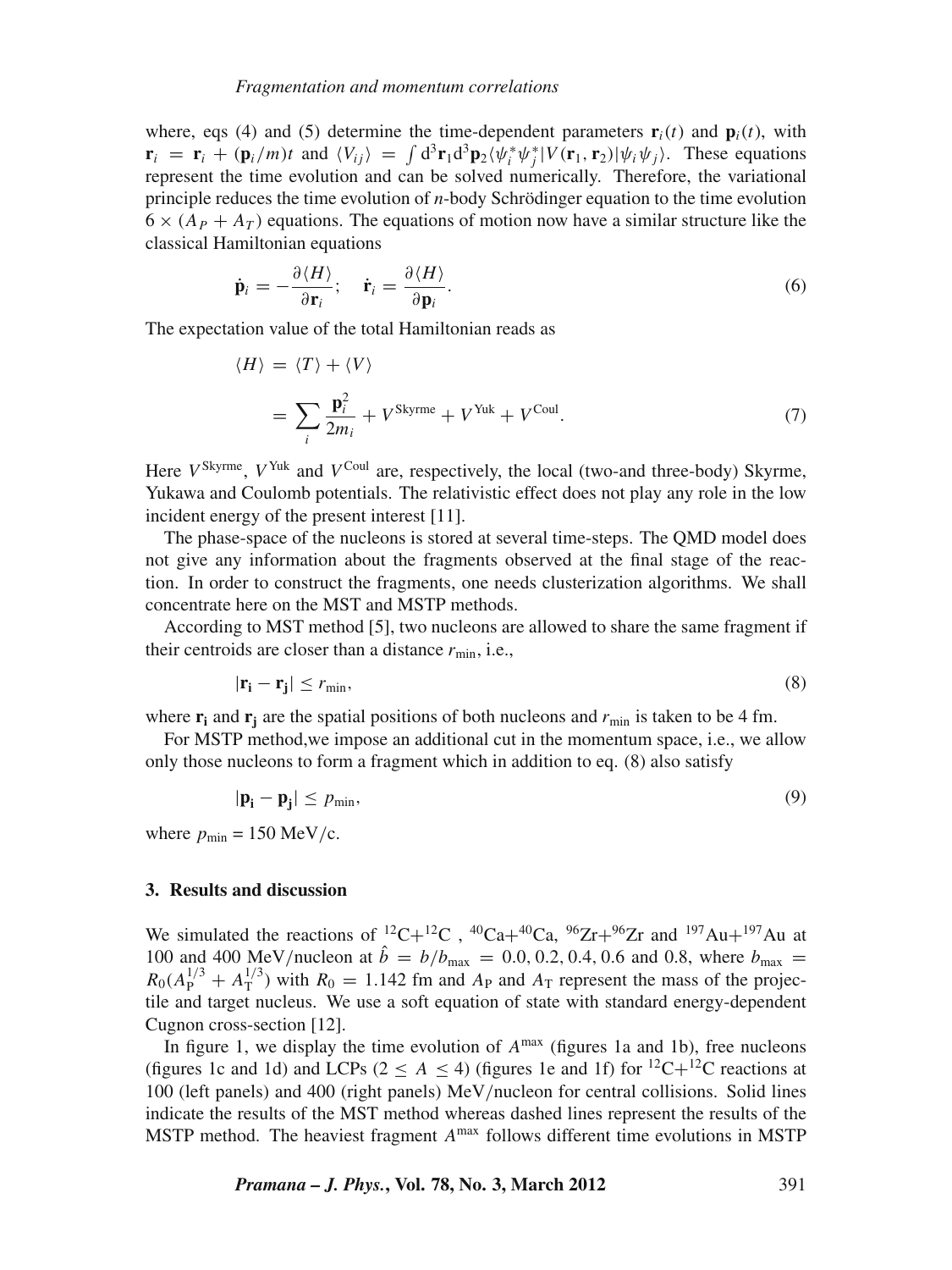### *Sakshi Gautam and Rajni Kant*

compared to MST method. Finally, both emerge to similar results. Naturally, at the start of the collision, the colliding nuclei have very large relative momentum and so the MSTP method gives two clusters each having its mass equal to the projectile/target nucleus, whereas in the MST method, one gets a single fragment having mass nearly equal to the combined mass of the projectile and the target nucleus. Also, a cut in relative momentum of nucleons clearly helps in identifying the largest fragment quite early in time. From the figure, one also notices that in the MSTP method, the fragment emission starts at a time when the MST method gives a single big fragment. This is because the MST approach is based on simple spatial correlations. Therefore, in this approach the nucleons with large relative momenta will also be part of a cluster, though MSTP method forbids such nucleons to be in the same cluster.

In figures 1c and 1d, we display the time evolution of free nucleons. We see that for both the energies, MSTP method yields more free nucleons compared to MST method. There is also a delayed emission of nucleons in MST because no restrictions are being imposed on the relative momentum in MST method. This delayed emission of free nucleons in the MST method is due to the fact that until 30 fm/c, we have a single big fragment in MST method (see figures 1a and 1b) and so it will keep on emitting nucleons, whereas in MSTP method, because of the momentum cut we have more bound fragments and so emission of free nucleons will eventually be less as the reaction proceeds. Because of the early emission of fragments and free nucleons in MSTP method, we find that the fragments saturate earlier in MSTP than in MST as predicted in ref. [6].



**Figure 1.** The time evolution of  $A^{max}$ , free nucleons and LCPs for the  $^{12}C+^{12}C$ reaction at an incident energy of 100 (left panels) and 400 MeV/nucleon (right panels) with MST and MSTP methods, respectively.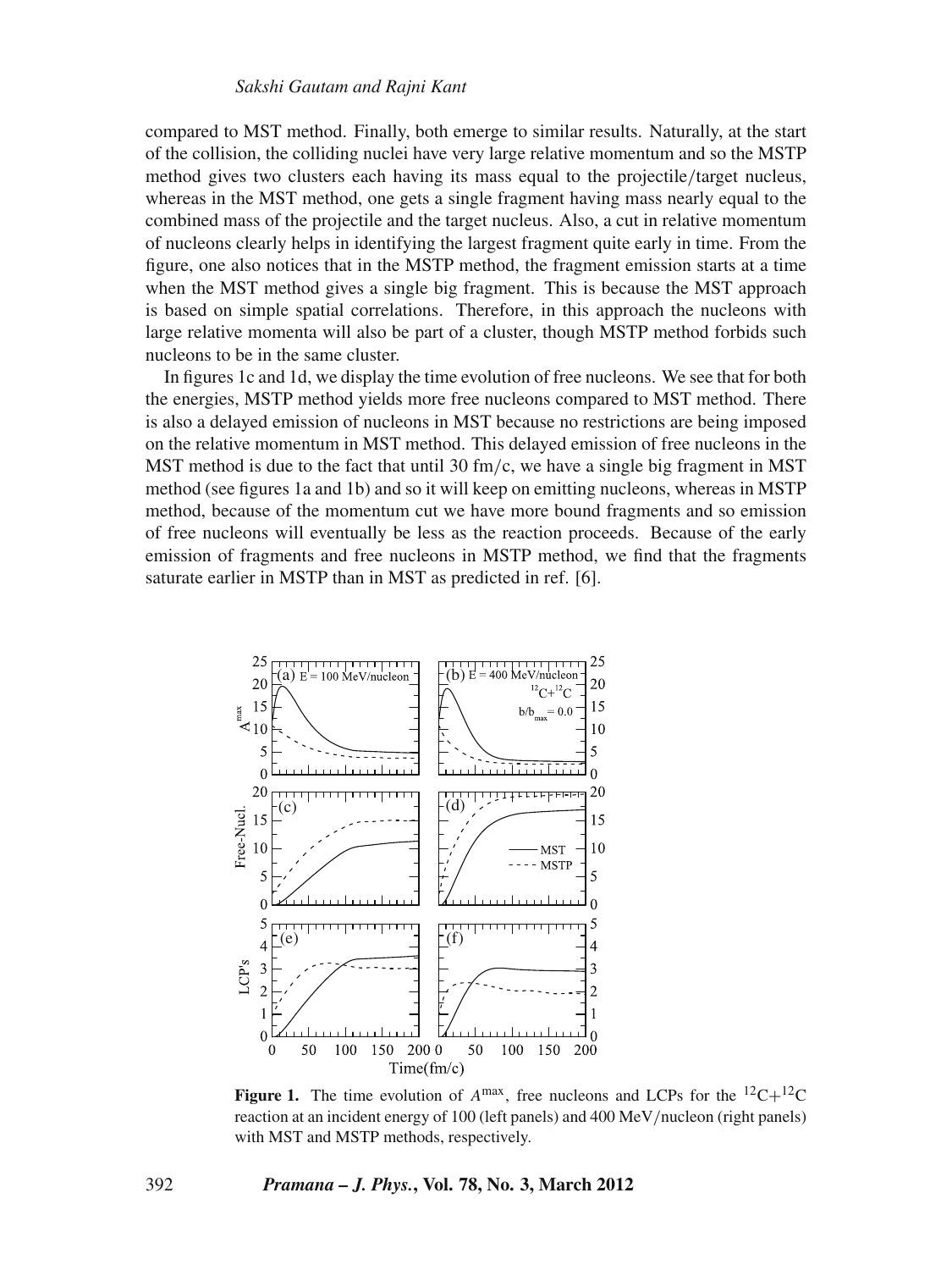In figures 1e and 1f, we display the time evolution of LCPs. We see that the MST method yields more LCPs. The difference between the MST and MSTP methods increases at 400 MeV/nucleon signifying the significant role of momentum correlations at higher incident energies.

In figure 2, we display the time evolution of *A*max, free nucleons, LCPs and IMFs for  $^{40}Ca + ^{40}Ca$  reactions respectively at 100 (left panels) and 400 (right panels) MeV/nucleon for central collisions. We see that  $A^{max}$  and free nucleons follow similar behaviour as reported for the reactions of  ${}^{12}C+{}^{12}C$ . The emission of free nucleons enhances with the cut and thus reducing the number of LCPs and IMFs. Similar effects can be seen for  $96Zr+96Zr$  reaction (not shown here).

In figures 3 and 4, we display the impact parameter dependence of  $A^{max}$ , free nucleons, light charged particles (LCPs) and intermediate mass fragments (IMFs) for the  $^{40}Ca + ^{40}Ca$  and  $^{96}Zr + ^{96}Zr$  reactions, respectively, at 100 (left panels) and 400 (right panels) MeV/nucleon. From both figures we see that *A*max rises uniformly with impact parameter for both methods. The difference increases with impact parameter. This happens because we have a bigger spectator matter (from where *A*max generates) at peripheral collision geometry. The number of free nucleons decreases with the increase in impact parameter for both methods.

The emission of fragments in MSTP method shows that in contrast to central collisions, peripheral collisions do not show drastic changes because with increase in colliding



**Figure 2.** Same as figure 1 but for the  ${}^{40}Ca + {}^{40}Ca$  reaction.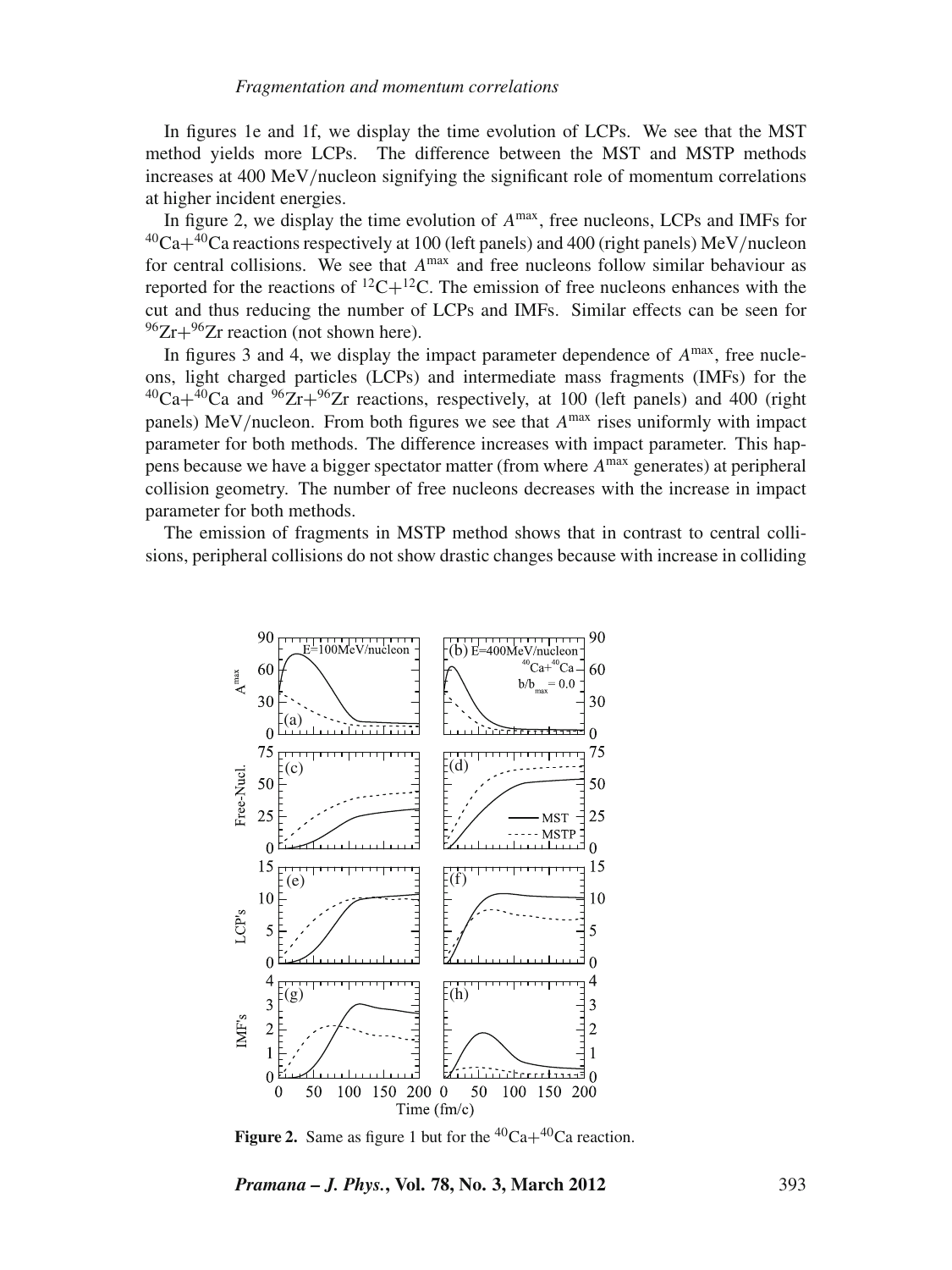

**Figure 3.** The impact parameter dependence of *A*max, free nucleons, LCPs and IMFs for the 40Ca+40Ca reaction at 100 (left panels) and 400 (right panels) MeV/nucleon with MST and MSTP methods.

geometry, the fragments are the remnants of either the projectile or the target. Therefore breaking mechanisms are almost bound and therefore MSTP method does not give different results.

In figure 5, we display the impact parameter dependence of *A*max, free nucleons and LCPs for the <sup>12</sup>C+<sup>12</sup>C reaction at 100 (left panels) and 400 (right panels) MeV/nucleon. From the figure, we see that the effect of momentum cut on  $A^{max}$  follows a similar behaviour with impact parameter as for medium and heavy mass systems, though the role of momentum cut on fragment production changes with impact parameter. We see that in this particular case, the effect of momentum cut on the fragment production enhances with impact parameter (see figures 5e and 5f) which is quite different from the earlier figures (for <sup>40</sup>Ca+<sup>40</sup>Ca and <sup>96</sup>Zr+<sup>96</sup>Zr). This is because the spectator matter even at peripheral geometries will be very less in such a lighter system and so the fragments are emitted mostly from the participant region, where they are unstable and hence momentum cut plays a role at such geometries. Thus, we see that for lighter systems like  ${}^{12}C+{}^{12}C$ , the role of momentum cut on fragment production increases with colliding geometry whereas for medium and heavy mass systems, the role of momentum cut on fragment production decreases as one goes to peripheral collisions.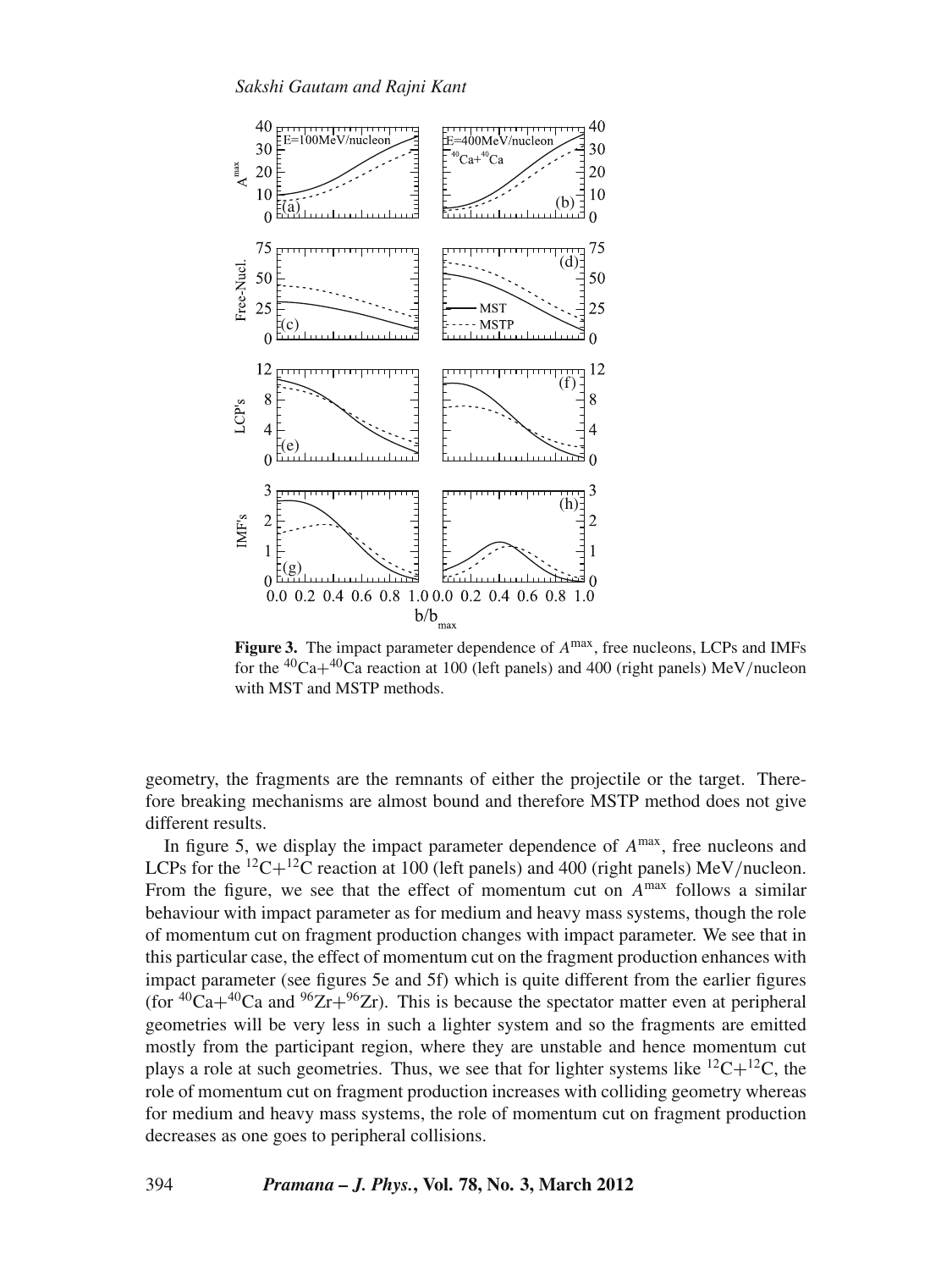

**Figure 4.** Same as figure 3 but for the  $96Zr+96Zr$  reaction.



**Figure 5.** Same as figure 3 but for the  ${}^{12}C+{}^{12}C$  reaction.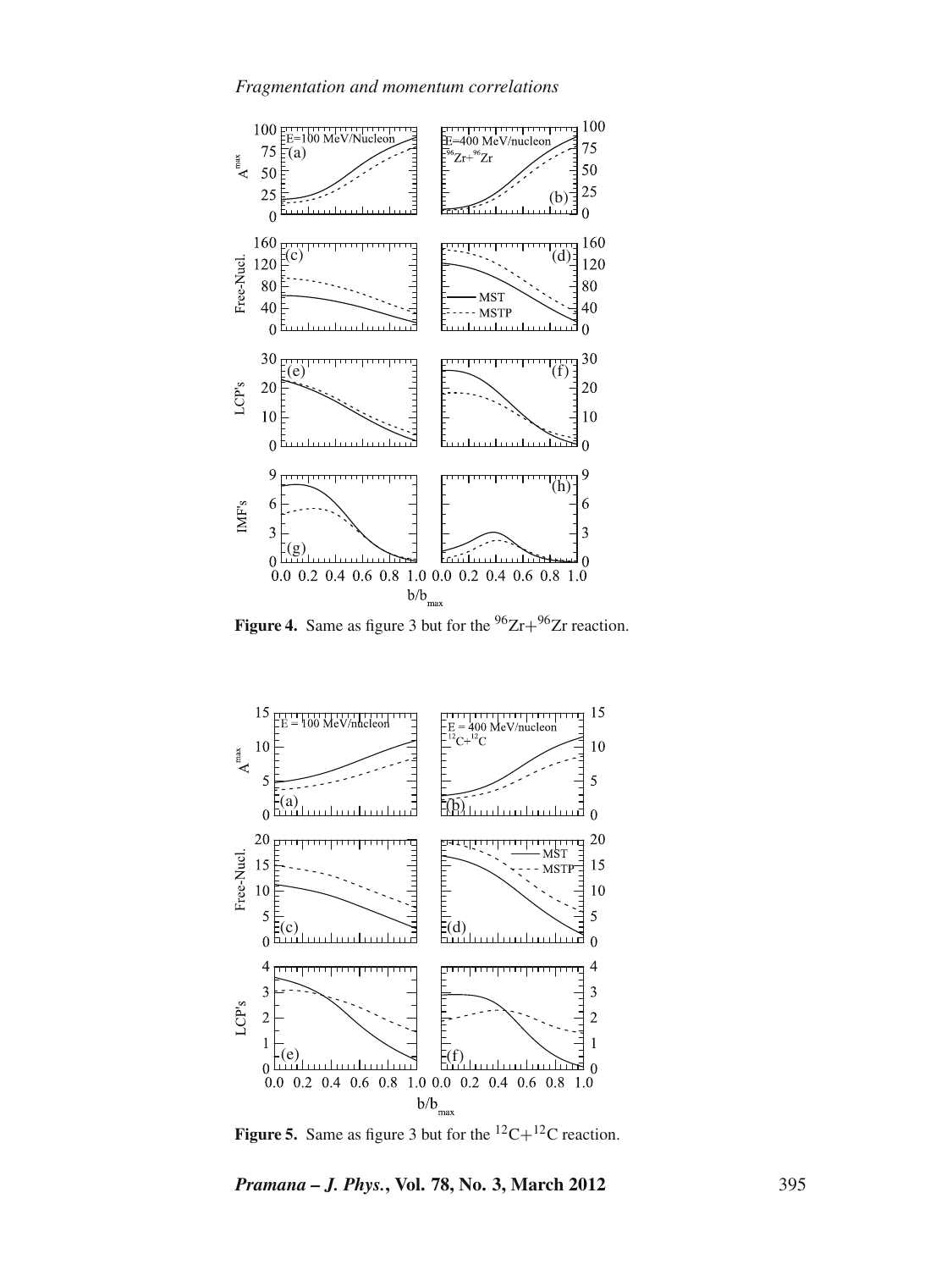

**Figure 6.** The system size dependence of the percentage difference of *A*max and free nucleons between MST and MSTP at various impact parameters at 100 MeV/nucleon. Lines represent the average values.

In figure 6, we display the percentage difference  $[(\Delta X(\%) = (X_{MST}-X_{MSTP})/X_{MST}) \times$ 100)]. We display the system size dependence of the percentage difference of the quantities  $A^{max}$  and free nucleons at  $\hat{b} = 0.0, 0.2, 0.4, 0.6$  and 0.8 at an incident energy of 100 MeV/nucleon. We see that percentage difference of *A*max (circles) is almost constant and remains independent of the system size at central and semicentral colliding geometries where it is more for lighter systems at peripheral colliding geometries. Similar behaviour is also observed for the free nucleons.

In figure 7, we display the system size dependence of the percentage difference of LCPs and IMFs at various impact parameters at an incident energy of 100 MeV/nucleon. From the figure we see that in central collision,  $\Delta$ IMF% is almost independent of the system size whereas at peripheral colliding geometries it increases with system mass. The average difference is 22, 69, −45 and −16 for *A*max, free nucleons, LCPs and IMFs, respectively.

As a last step, we also compare our calculations with the experimental data. Since there is no available data till date on systems as light as  ${}^{12}C+{}^{12}C$ , we chose  ${}^{197}Au+{}^{197}Au$ reaction. In figure 8, we display the charge distribution for  $197Au + 197Au$  reaction at 150 (left panels) and 250 (right panels) MeV/nucleon at central  $(b = 0-3.5)$  and semicentral  $(b=0-8)$  colliding geometries. The data are taken from refs [13–15]. Solid (open) circles represent the results for MST (MSTP) method. From the figure, we see that both MST and MSTP methods obey the qualitative behaviour of charge distribution, though, quantitatively, MST overpredicts the data at both the energies and both colliding geometries.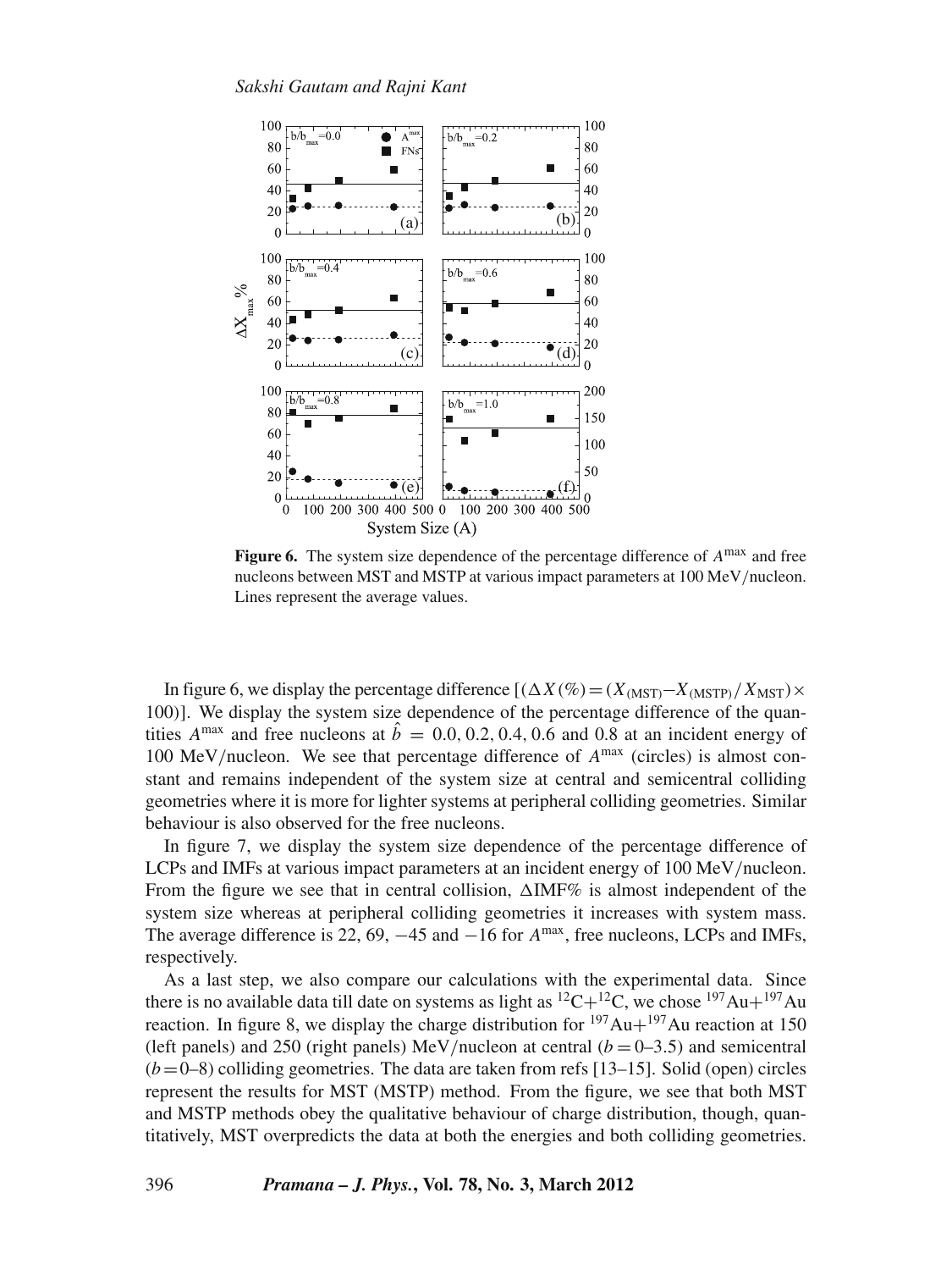

**Figure 7.** Same as figure 6, but for the LCPs and IMFs.



**Figure 8.** Charge distribution for central and semicentral reactions of  $197Au+197Au$ reactions. The experimental values for the central collisions at 150 MeV/nucleon are taken from ref. [13] whereas the ones for the semicentral collisions at 150 MeV/nculeon are taken from ref. [14]. All experimental data for collisions at 250 MeV/nucleon are taken from ref. [15]. Circles represent our theoretical calculations.